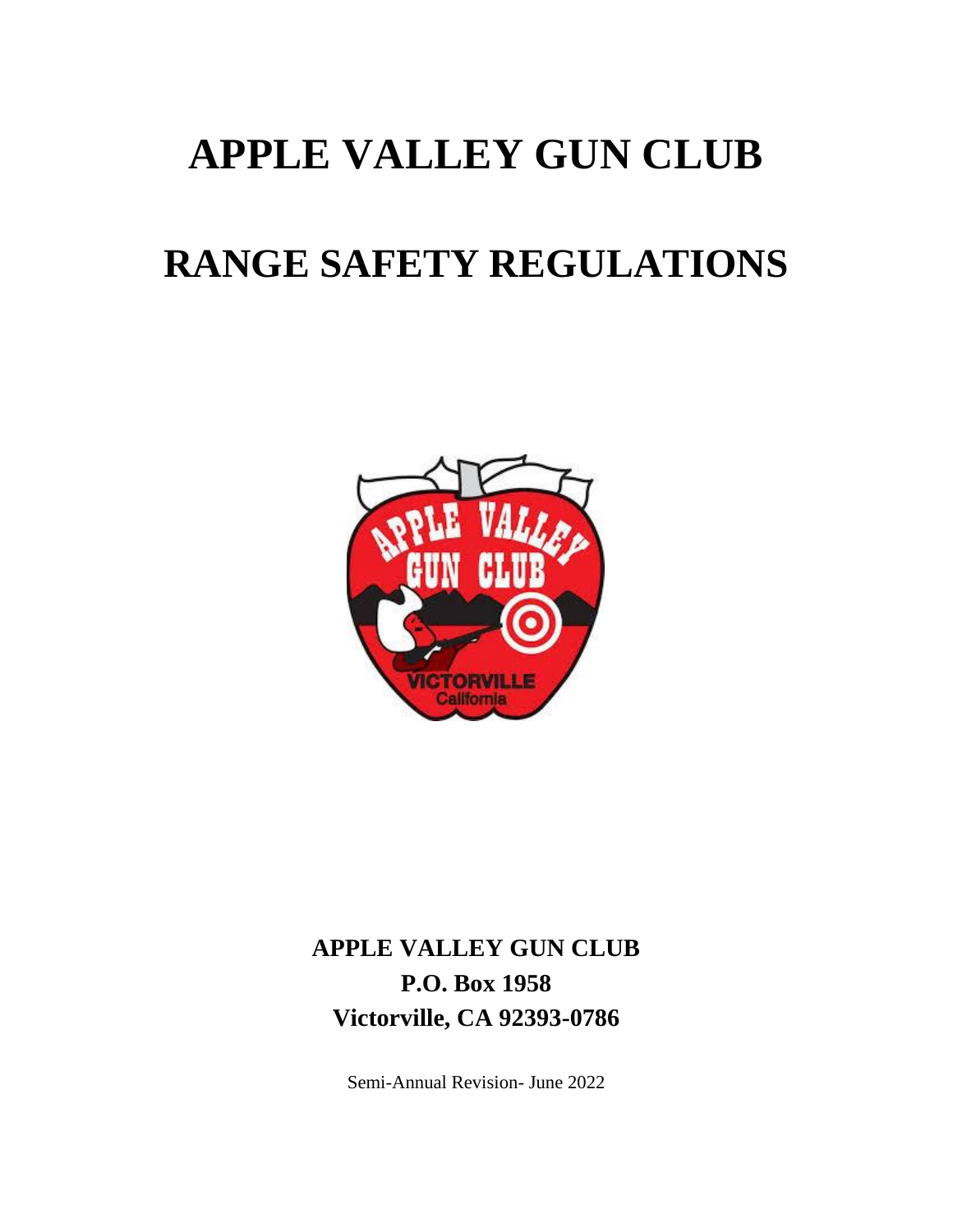#### Subject: **AVGC RANGE REGULATIONS**

#### Reference:

- 1) National Rifle Association Range Source Book
- 2) International Practical Shooting Confederation (IPSC) Handgun Competition Rules
- 3) Amateur Trap Association Rulebook
- 4) National Field Archery Association
- 5) National Muzzle Loading Rifle Association
- 6) Room and House Clearing Techniques

#### Content Sections:

- I. AVGC Range Safety Regulations
- II. Pistol Range Regulations
- III. Big Bore Rifle Range Regulations
- IV. Indoor Range Regulations
- V. Trap Range Regulations
- VI. Archery Range Regulations
- VII. Muzzleloader Regulations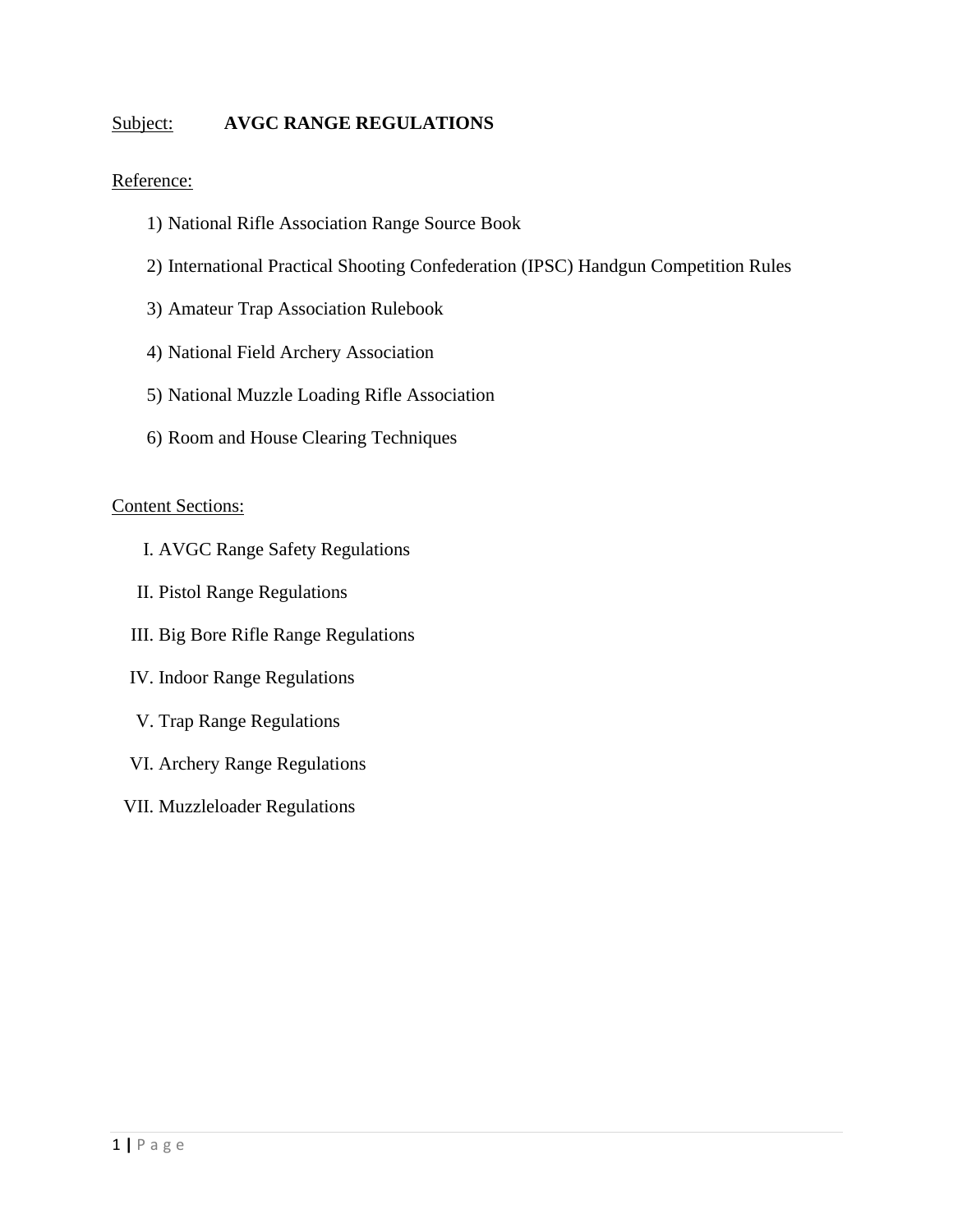# **I. APPLE VALLEY GUN CLUB RANGE SAFETY REGULATIONS**

- **1.** All members entering the Range must sign in at the appropriate range. All nonmembers/guests must sign a waiver of liability form prior to using any facilities. AVGC is committed to making every reasonable effort to accommodate access for adaptive shooters. Members in wheelchairs or with extreme difficulty entering or exiting their vehicles may fulfill their signing in requirement by notifying the club secretary of their destination range(s) prior to their arrival via phone call, text, or email.
- **2.** Members are required to have their club membership card and NRA card immediately available (on their person or in their range bag) for verification by any club member or range official at any time. It is highly encouraged that your membership card be worn so that it is easily visible while on club grounds.
- **3.** Range fees, when applicable, are paid per shooter and may be a flat rate per day. Spectators do not have to pay but must sign an attendance roster and sign a Release from Liability. Spectators are barred from the firing lines and may not handle firearms or archery/primitive equipment while in attendance.
- **4.** Open collar and scoop neck tops are strongly discouraged on the firing lines in order to prevent burns from hot brass casings. Shirts are required at all times. Close-toed shoes are strongly recommended for all shooters, coaches, match/club officials, parents, and other spectators while on the range or firing line. Competitors/students may be asked to change attire if theirs is deemed inappropriate or unsafe by event officials.
- **5.** No child under the age of four (4) years of age is allowed on any part of the shooting ranges. Members are responsible for their guests and children at all times while on Club property. Parents and guardians shall be in direct control of their minor children at all times. A Minor Release from Liability must be completed at sign-in for all minors.
- **6.** No firearms or ammunition are allowed in the Adobe Clubhouse/Classroom or Trap Clubhouse/Classroom. CCW permit holders are allowed to carry inside club buildings except when NRA classes are being held. Exceptions may be made for unloaded firearms provided by instructors for teaching purposes.
- **7.** Alcohol, marijuana, and illegal drugs are strictly banned from the property of the Apple Valley Gun Club. Any apparent or suspected impairment from the use of alcohol or any form of drug is grounds for immediate removal from Club property and disciplinary action. All members have a duty to help enforce this policy.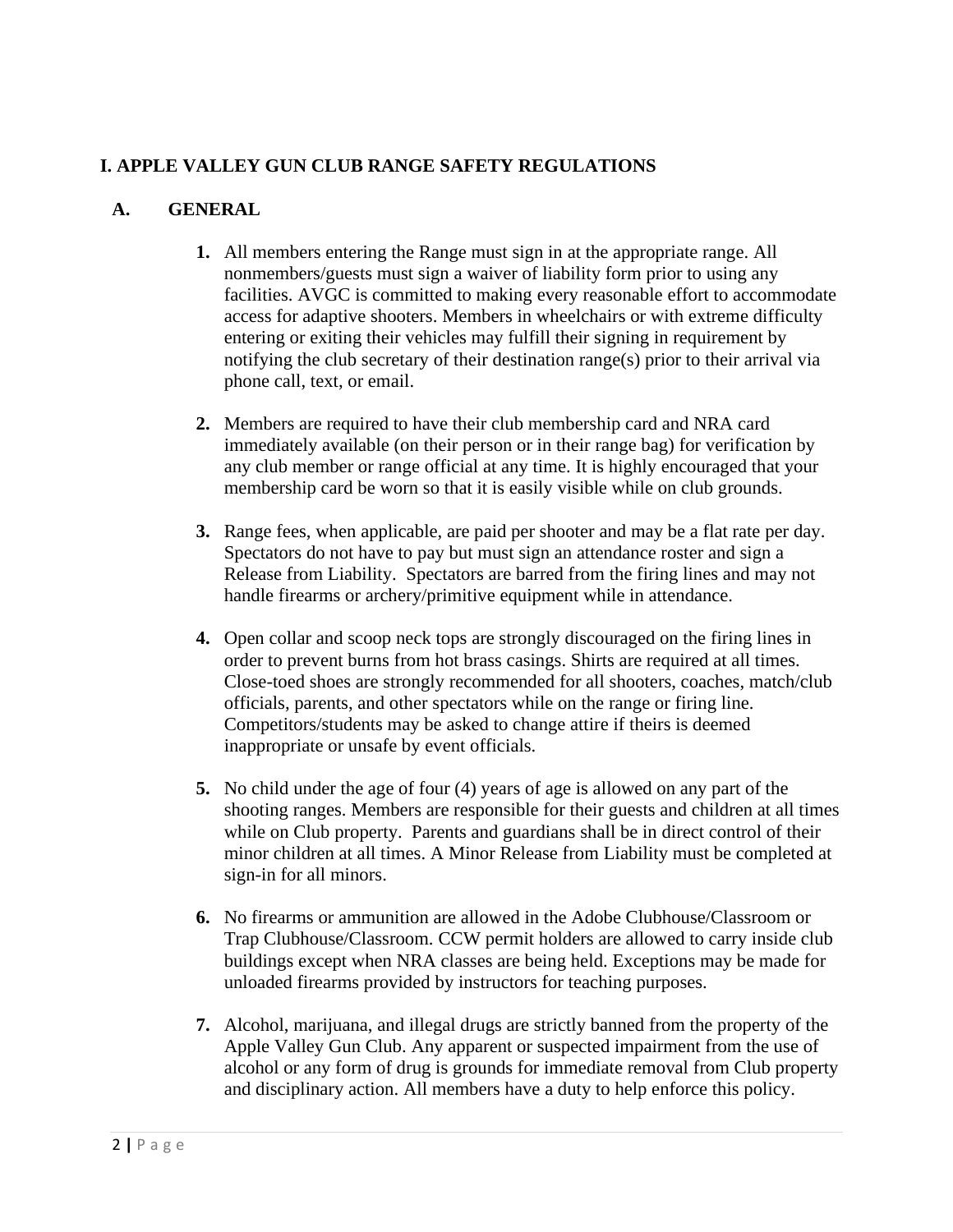- **8.** Only authorized targets, metal, and paper, etc. are allowed for use on the ranges. Under no circumstances shall targets resemble any likeness to any real person living or dead.
- **9.** No steel core, steel jacketed, armor-piercing or tracer ammunition is allowed on the range. Cyalume style non-incendiary ammunition may be used if authorized by the Range Chair. All ammunition and equipment are open to inspection by any member at any time. Steel core and steel jacketed ammunition may be waived for the Big Bore Range as per the Big Bore Range Regulations.
- **10.** Smoking is prohibited on firing lines as well as at any place where black powder firearms and equipment may be present.
- **11.** As a general rule, no animals are allowed on any of the ranges. Exceptions are service dogs or hunting dogs under training and under the direct control of the owner. Apple Valley Gun Club is not responsible for your animals. Do not disturb the wildlife on Club property.
- **12.** Storage of black powder, black powder substitutes and smokeless powders shall conform to California law. At no time shall anyone store or permit to be stored, more than one pound of black powder, or twenty pounds of black powder substitute(s) or smokeless powder(s), in any club building or storage container. (Health and Safety Code 12000(a), 12102) All powders must be stored in their original containers. Relabeled and/or remarked containers for powder storage are not permitted in a club building or storage container. Only commercially manufactured powders are permitted for use at the Apple Valley Gun Club. Club buildings do not include the covered rifle range or pistol ranges when muzzle loading events are being held.
- **13.** The use of Tannerite and other exploding targets or any mixture or combination of chemicals designed or intended to detonate, deflagrate or chemically react when struck by a projectile shall not be used and are not permitted at any time on any range at the Apple Valley Gun Club. (Penal Code 18710(a), 18720)

# **B. FIRING LINES**

- **1.** Firearms should be legally transferred to the range and brought to the firing line in a gun case. ALWAYS uncase your firearm at the bench. NEVER uncase your firearm behind the bench, in your car, or in some other location. CCW firearms may be carried and transported to the range on your person in a concealed manner. Firearms will be unholstered at the firing bench only.
- **2.** All persons on or near the firing line shall wear approved eye and ear protection.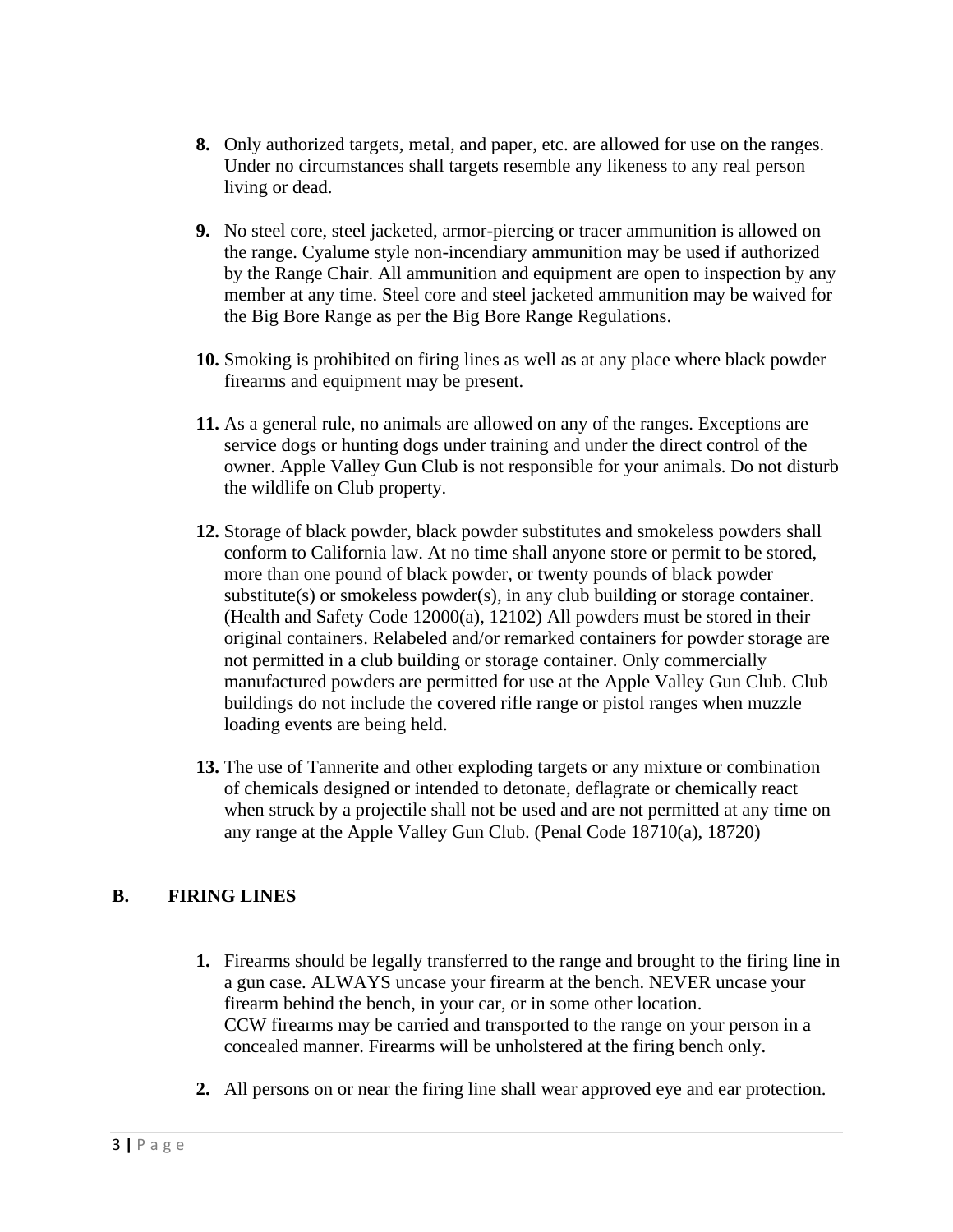- **3.** Never hand a loaded firearm to another person. If transferring a firearm; it must be unloaded, magazines removed, cylinder or action open and muzzle pointed in a safe direction before the transfer is made.
- **4.** Keep firearms pointed safely down range at all times.
- **5.** Do not leave loaded firearms on the benches, tables or in racks.
- **6.** Never step away from a bench with a loaded firearm.
- **7.** After firing, firearms will be unloaded, cylinders empty and open, magazines removed, slide locked back, and all actions cleared before benching with the ejection side facing up. CCW firearms may be holstered loaded when the shooter is done shooting and is leaving the firing range.
- **8.** CEASE FIRE
	- a. When the command "CEASE FIRE" is given, all shooters shall STOP Shooting Immediately. Any person observing an unsafe condition on or near the range may call "CEASE FIRE."
	- b. At the "CEASE FIRE" command, all firearms will be unloaded, magazines removed, actions opened, and placed on the benches, with the muzzle pointed down range.
	- c. Shooters will move behind the RED safety line and not handle any firearm and remain there until an "ALL CLEAR" command is given.
- **9.** As a general rule, rapid fire is not permitted on any range unless specified by the rules of a competitive event and done so during a competitive event or practice session. Otherwise, shooters must allow one (1) full second between each shot.
- **10.** Never discard live rounds on the range for any reason. Place them and all brass in the receptacles provided at each range.
- **11.** All shooters shall police their firing positions and target areas prior to departing the range. This shall include all spent casings, trash, and targets. Remove target frames and metal stands from downrange areas. Place target frames out of line of fire and move target stands to sides of ranges or onto berms
- **12.** Shooters are limited to using one firearm on the line at a time. Additional firearms may be available on the line but shall be in a safe condition (unloaded, magazine removed, if applicable, action open, muzzle pointed downrange). Matches using multiple firearms which are conducted under the direct control of a Range Officer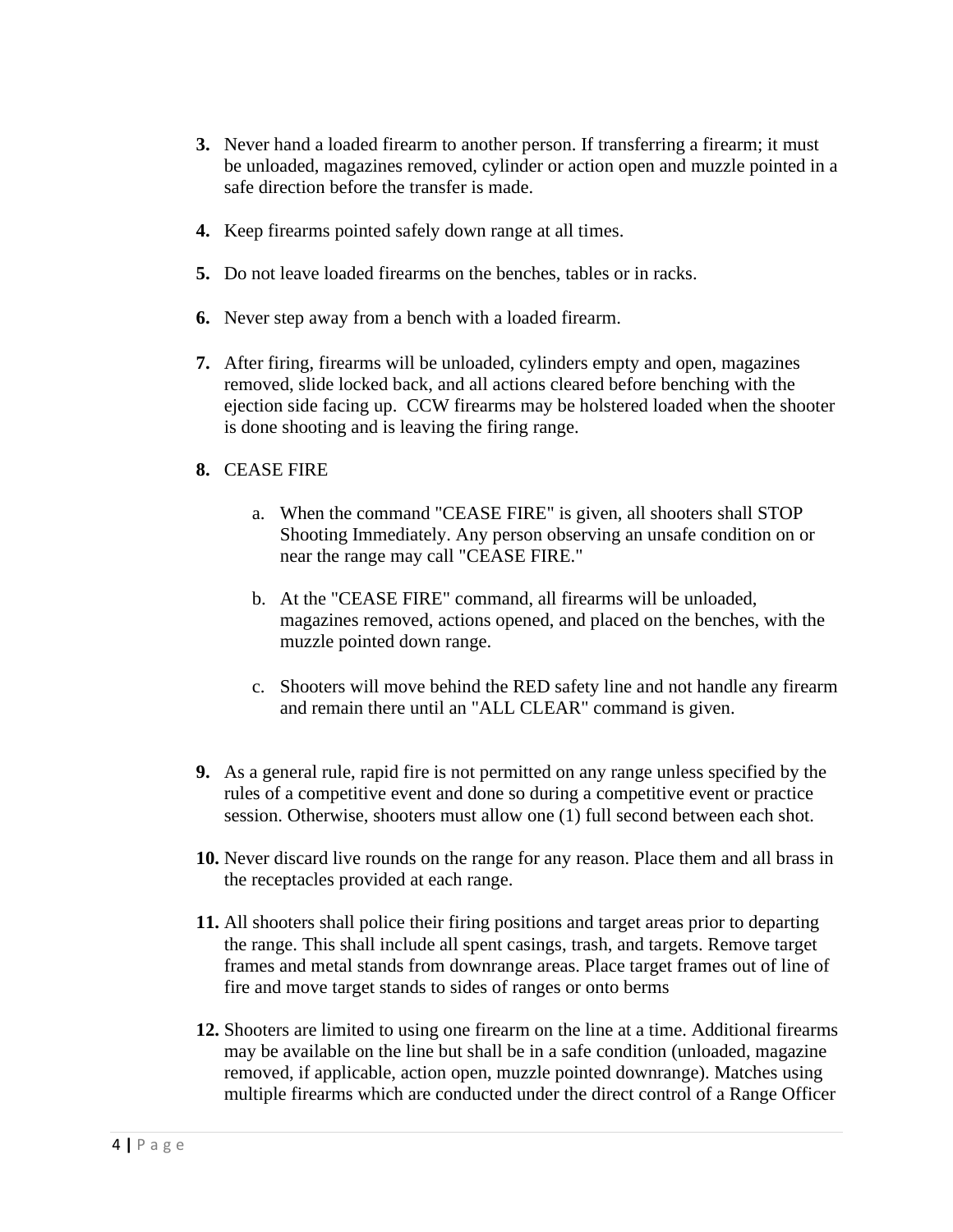are subject to match restrictions/limitations and are exempt from this regulation. The Club recommends using "Safety Flags" or empty chamber indicators when available.

- **13.** While on the firing line, cell phones shall NOT be used for talking or texting. Cell phone apps used for training purposes are permitted. At NO time will shooters be talking or texting on their cell phones while on the firing line at any range.
- **14.** Apple Valley Gun Club is a COLD RANGE. Firearms will ALWAYS be unloaded at all times, except when at the firing line. EXCEPTION #1: persons with current California Concealed Carry Permits. When participating in a Match, the Match Director or Range Chairman will have the final say whether participants with current California Concealed Carry Permits can or cannot conceal carry during a match. EXCEPTION #2: Apple Valley Gun Club Instructors may open carry during special events and/or while instructing on the range ONLY if they have NRA Personal Protection Outside the Home Instructor Credential. Instructors will NOT have a loaded firearm in the classroom at any time. Before leaving the range to go to the classroom, the instructor, along with another instructor, will verify the firearm is unloaded and clear before reholstering and returning to the classroom.

#### **C. MEMBER RESPONSIBILITIES**

As a member of the Apple Valley Gun Club, you have responsibilities as well as privileges. Your responsibilities include:

- **1.** Sign in when you arrive at the club. Adaptive shooters shall notify the club secretary prior to their arrival via phone call, text, or email.
- **2.** Unless otherwise directed, allow the gate to close and lock behind you. If the gate is locked open, leave it open.
- **3.** Never give out the gate combination to anyone. Guests must wait at the gate for their member escort before gaining access to the club property.
- **4.** Always act in a safe and responsible manner when handling firearms and archery equipment.
- **5.** Respect the rights of others around you and set an example of sportsmanship.
- **6.** At the Big Bore, Pistol, and Trap Ranges, do not commence firing until after legal sunrise, and cease firing at 10:00 pm. Show respect for our neighbors. Access to the indoor and archery ranges is permitted 24 hours a day, 7 days a week.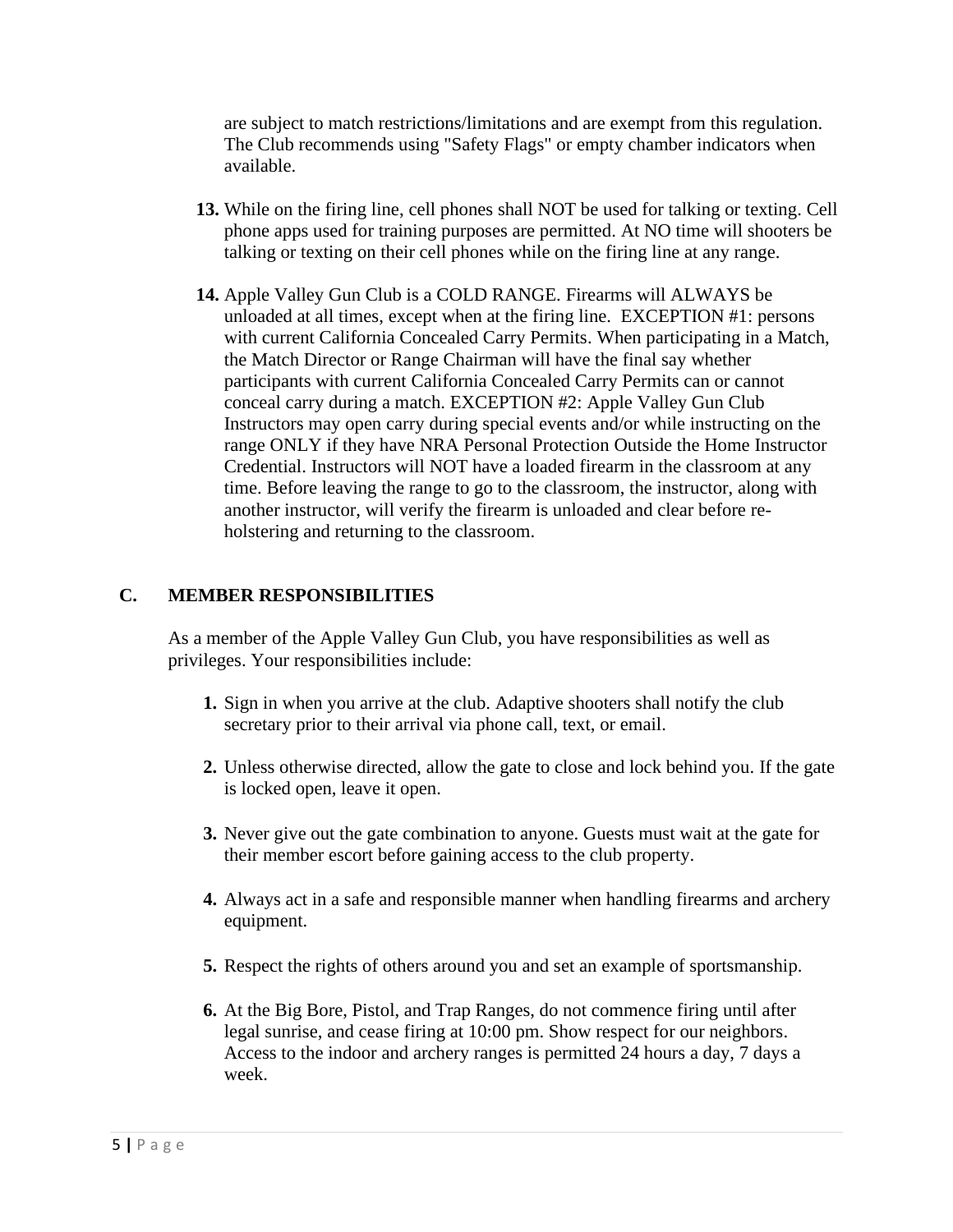- **7.** Shoot at prescribed targets only, and never shoot at bottles, rocks, cans or buildings.
- **8.** Know the rules, regulations and Bylaws and help maintain safe shooting conditions by reminding others. All incidents and close calls are to be reported with the Incident and Close Call Report form. The form is available at all ranges and should be submitted in accordance with the guidelines specified in Section 7.4 of the AVGC Policies and Procedures.
- **9.** Alcohol, marijuana, and illegal drugs are strictly prohibited on the property of the Apple Valley Gun Club. Any person reasonably found to be under the influence of alcohol or impaired by any drug shall be immediately removed from the property and reported to a member in authority.
- **10.** Keep all areas clean and in good order. Police after yourself for brass, targets and trash and sweep the shooting positions. Report any condition that is unsafe or out of order.
- **11.** Members are encouraged to join shooting and conservation groups, serve on range committees and volunteer for work assignments.
- **12.** Members are encouraged to serve your Club by running for elected office or volunteer for service on a Range or Management committee.
- **13.** Members are encouraged to participate in competitive and educational events at the club to help them become a safer, more knowledgeable and responsible shooter.
- **14.** If you have any questions regarding range use, club policies, safety or any other matter, please ask. Your Board is there to serve you. You are a part owner of Apple Valley Gun Club. Help protect your investment.

#### **D. GUEST POLICY**

All ranges are available for use by Apple Valley Gun Club Members and Associate Members in good standing and their guests. All guests must sign a release of liability form upon entering the property.

Members are fully responsible for the conduct of their guests. The intent is to provide potential applicants for membership with an infrequent opportunity for visitation. As a member, your immediate family is always welcome at any Club function or shoot. Please involve them and make your membership a family membership.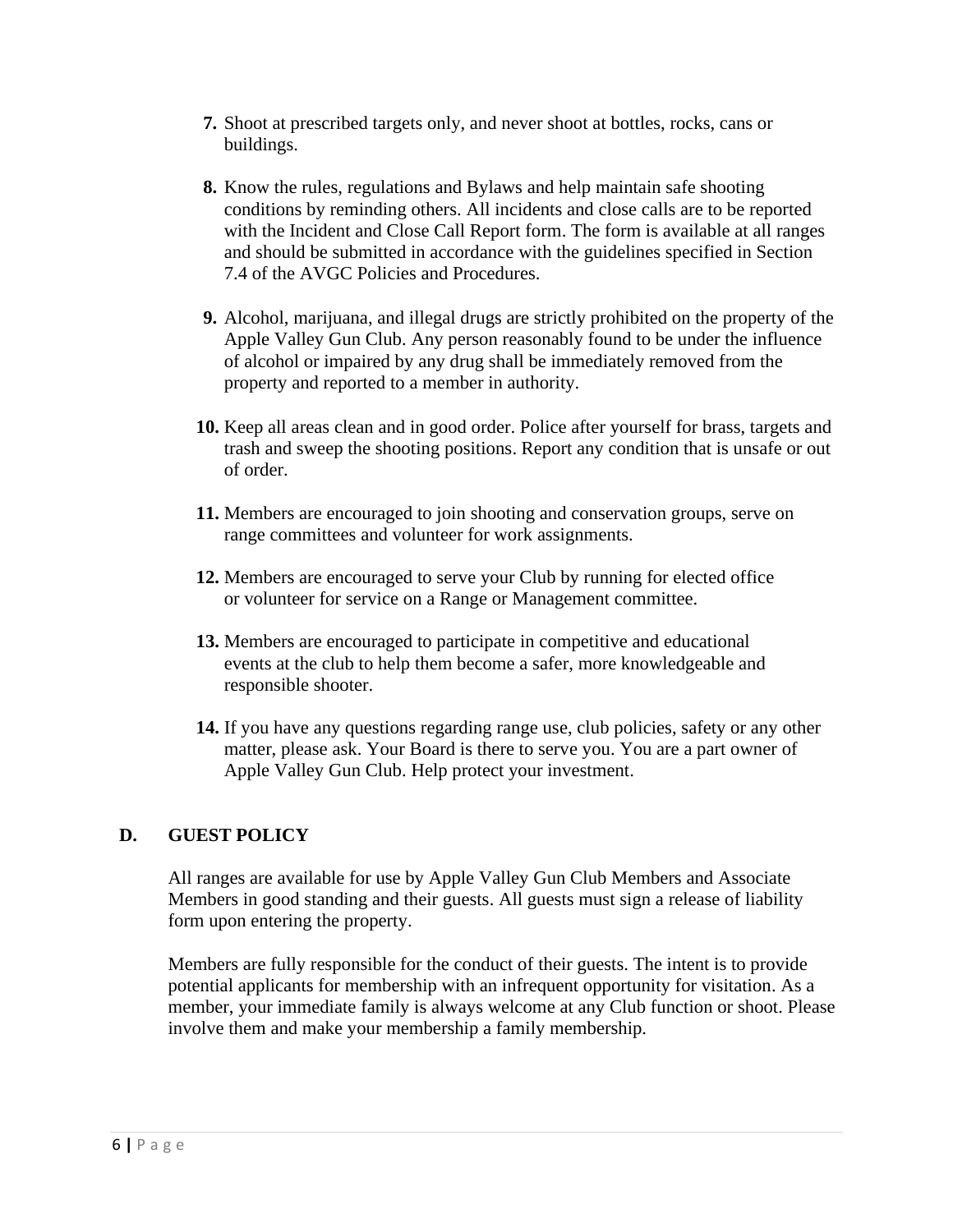### **II. PISTOL RANGE REGULATIONS**

PURPOSE: To promote a lifetime of safe gun handling skills for young and old alike. To present an opportunity to truly enjoy all aspects of shooting in a family-friendly, safe environment.

#### REFERENCE:

- 1. National Rifle Association Range Source Book
- 2. International Practical Shooting Confederation (IPSC) Handgun Competition Rules

- **1.** Firearms shall be uncased ONLY at the forward bench and with all muzzles facing down range.
- **2.** Firearms shall be loaded only immediately before firing.
- **3.** After firing, firearms shall be unloaded, cylinders empty and open, magazines removed, slides locked back, and all actions cleared before benching with the ejection port facing up. CCW firearms may be holstered loaded when the shooter is done shooting and is leaving the firing range.
- **4.** Long guns (shotguns, centerfire rifles and/or muzzle loader or black powder cartridge firearms) will only be permitted during club matches under the direct supervision of a match director or range officer. At no other time are centerfire rifles, muzzleloader/black powder long guns or shotguns allowed on the pistol range.
- **5.** Firearms shall not be loaded or handled if anyone is downrange or any other unsafe conditions exist.
- **6.** Shooting aerial targets is prohibited except under the direct supervision of a range officer.
- **7.** Rimfire (.22 and .17 caliber) rifles of any action are permitted on pistol ranges
- **8.** Targets:
	- a. Steel targets shall be placed no closer than the steel target markers. Steel targets shall not be shot at any closer than 30 feet. An exception to the 30-foot rule will be made for club matches or an organized club event for steel targets to be placed at the National Standard of 21 feet or 24 feet and be angled downward 15-20 degrees. This exception must have the approval of the match/event Director along with the Pistol Range Chairman. At no other time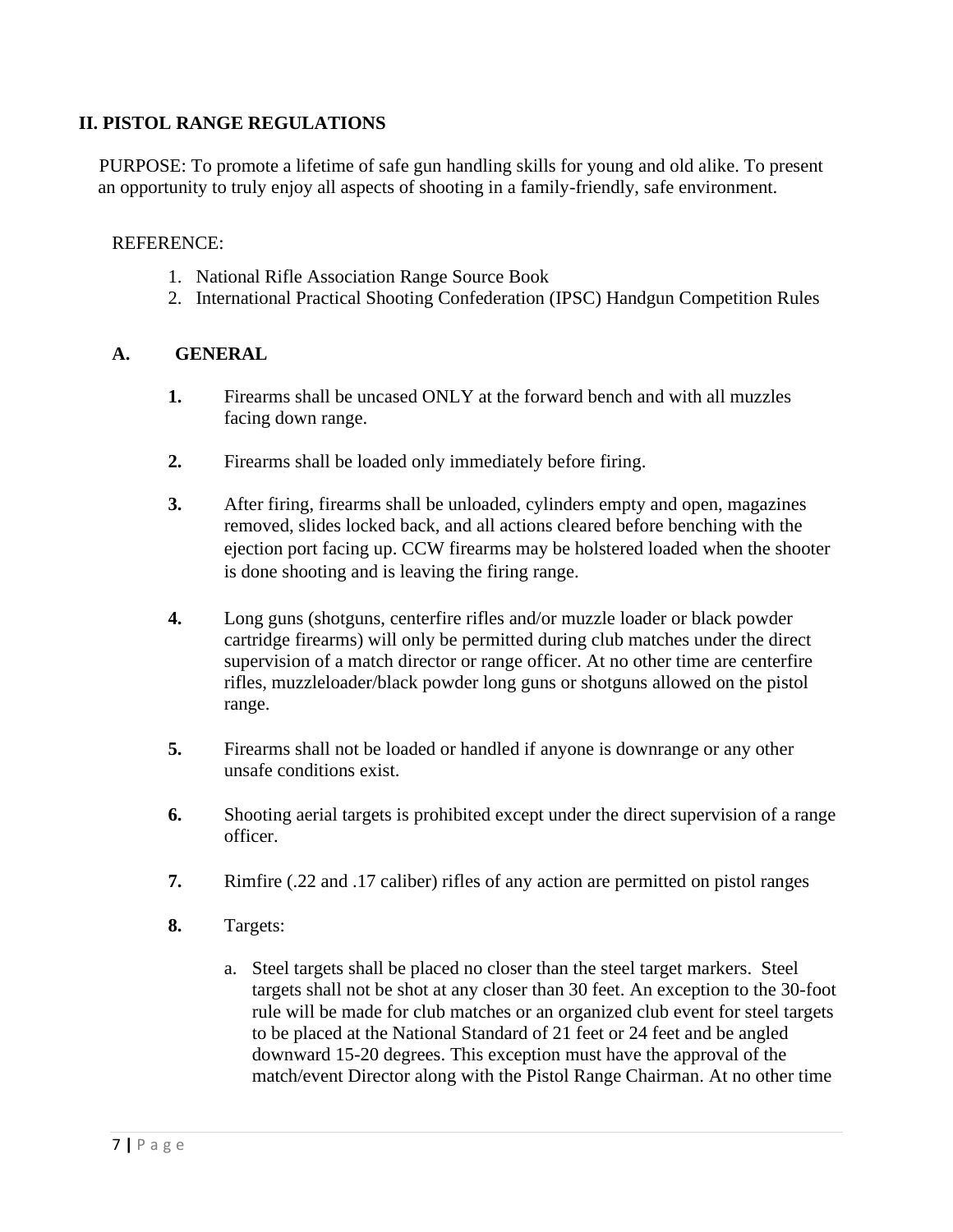will targets be placed closer than the steel target markers or shot closer than from 30 feet.

- b. All paper targets should be mounted as close to the center of the target frames as possible, with the wooden frame facing front for better visibility. Care should be taken to not damage the target frames. All target frames not being used should be stacked against the front of the bench or other out-ofthe way location of the range area.
- c. Target stands are not to be shot. Target stands not in use should be pulled to the side of the range, up against the berms.
- d. Targets will not be positioned in a manner such that the bullet trajectory will be elevated above the top of the berm.
- **9.** Safety and Firing Line Procedures:
	- a. Approved ear and eye protection shall be worn at all times when on the Firing Line. All persons on the Firing Deck shall wear approved ear and eye protection when the firing line is hot.
	- b. LINE IS HOT: When more than one person is on the firing line and shooting has not commenced, a shooter who wishes to begin firing shall first ensure the area forward of the filing line is clear and notify other persons present by announcing "THE LINE IS HOT" loudly enough for other shooters to take notice.
	- c. CEASE FIRE: Upon observing any unsafe condition on the range, any shooter may call a "Cease Fire". Upon hearing a "Cease Fire," all shooters shall clear and either bench or holster all their firearms and wait for instructions.
	- d. LINE IS CLEAR: Upon determining that all firearms are unloaded, the actions are open and the firearms are benched with the ejection port facing up, a shooter shall question "IS THE LINE CLEAR?" If the line is clear, shooters may then move down range.
	- e. DOWN RANGE: Shooters who wish to go forward and score/change targets will unload and bench firearms with the actions open and stand behind the Red Firing Line and give other shooters the opportunity to finish their strings. When other shooters recognize that shooters are waiting behind their firing points, those still firing should conclude their string in a reasonable time. Only when the firing line is clear and safe shall someone move forward of the firing line. They shall call out "DOWN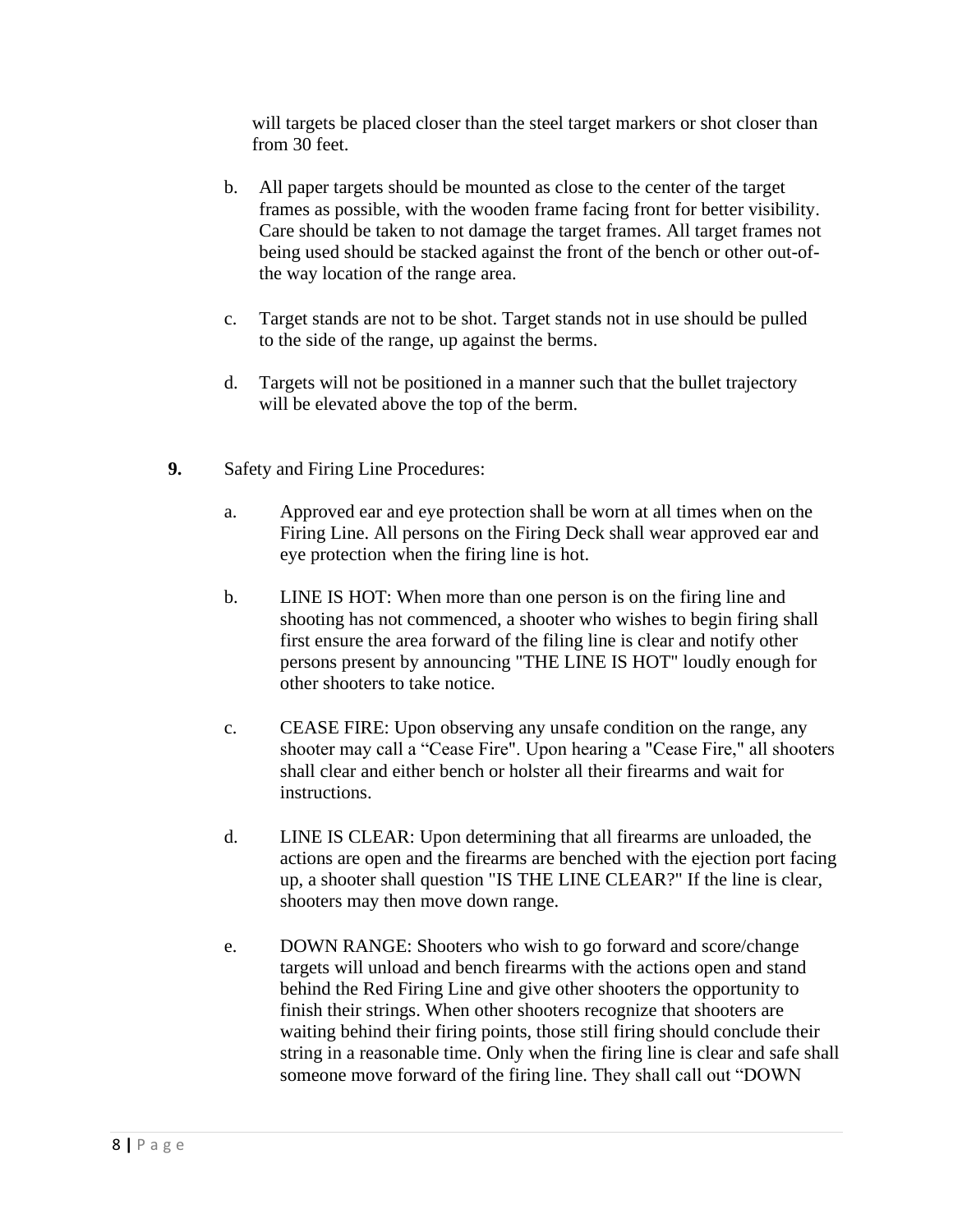RANGE" when moving forward of the firing line. This should then be repeated by other shooters at the same range.

- f. Shooters may not occupy more than one firing position if thereby other users are deprived of a firing position. Range bags, gun cases, jackets, etc, may be placed on the ground under the firing bench or on the seats/benches behind the firing line in order to free up space on the firing line bench.
- g. When drawing from a holster on any range, the firing line shall be forward of the benches, off any concrete surface, and out in the dirt. At NO time will holster work ever be done from behind the bench or on a concrete surface.

### **III. BIG BORE RANGE REGULATIONS**

PURPOSE: This written directive is to ensure the safety and uniformity in the administration of the Big Bore Range. ALL SHOOTERS SHALL COMPLY with the provisions of this directive.

REFERENCE: National Rifle Association Range Source Book and the NRA Competition Regulations.

ACCESS: AVGC members in good standing have access to drive into the Big Bore Range with the padlock combination that has been issued to them by the Range Chair. The combination will be issued only after the member has attended a brief "Orientation" with the Range Chair.

- **1.** The AVGC Big Bore Range is a cold range and is designed for and limited to the use of rifles firing conventional ammunition. A variance to accommodate shooters who use steel content projectiles may be authorized by any Board Member, the Big Bore Range Chair, Co-chair, Range Safety Officer, or the CMP/NRA Match Director. The Big Bore Range Chair shall maintain a list of shooters granted an ammunition variance and that book shall be displayed in the Clubhouse with the Range Regulations book.
- **2.** The proximity of existing commercial & residential property around AVGC demands that safety and noise levels be given the highest consideration to ensure that the reputation and liability of AVGC is not jeopardized.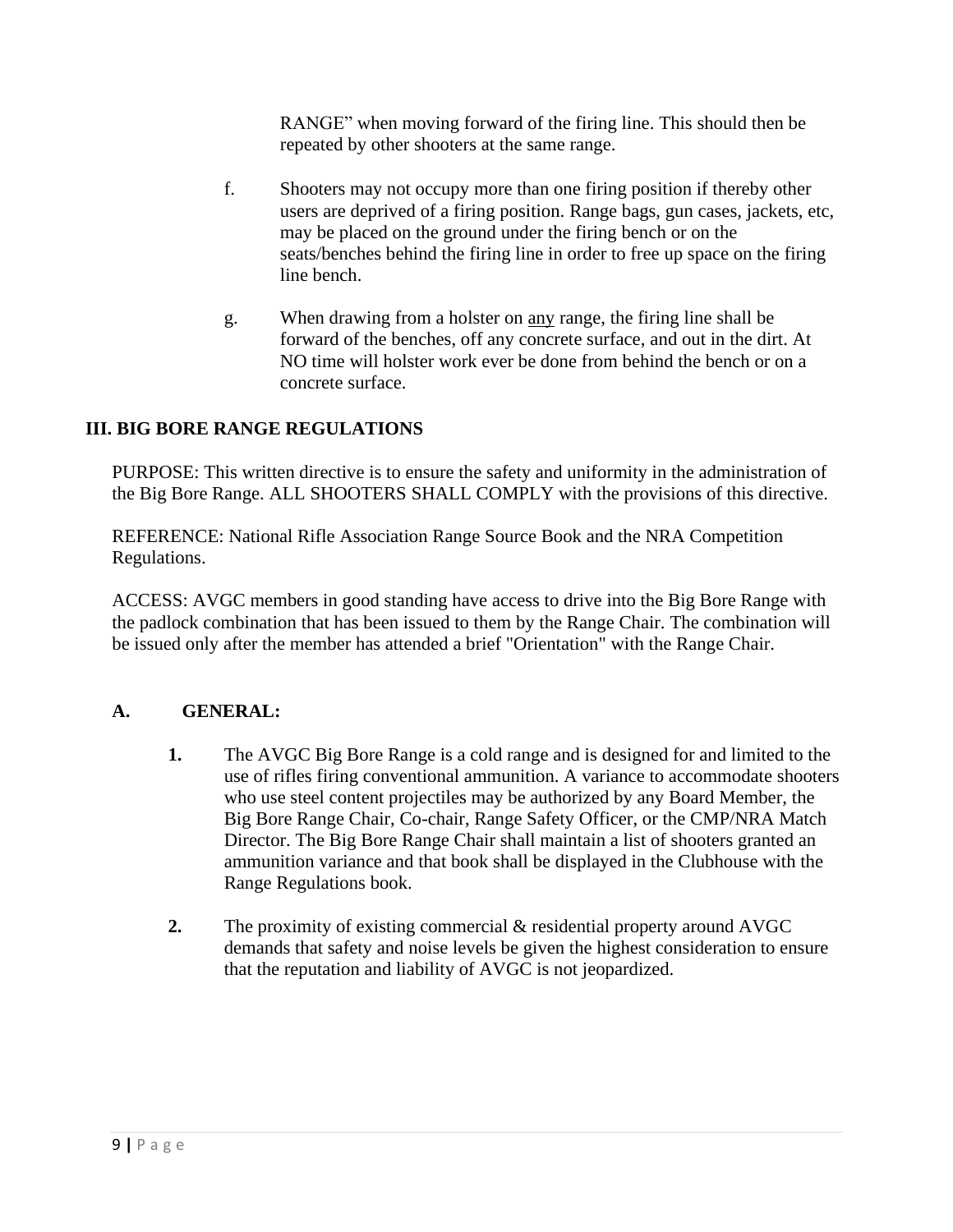#### **B. SAFETY & FIRING LINE PROCEDURES:**

- **1.** Range safety and attentive shooters are the highest priority in the use of the AVGC Big Bore Range.
- **2.** Basic safety rules as directed by the NRA are posted at the range for guidance and compliance.
- **3.** Additionally, the procedures set forth will further govern the use of the Big Bore Range:
	- **a.** Shooters may not occupy more than one firing position if thereby other users are deprived of a firing position. Range bags, gun cases, jackets, etc., may be placed out-of-the-way underneath firing benches or on seats located behind the benches. Unloaded rifles may be placed in the racks behind the firing bench.
	- **b.** Approved ear and eye protection shall be worn at all times when on the Firing Line. All persons on the Firing Deck shall wear approved ear and eye protection when the firing line *is* hot.
	- **c.** LINE IS HOT: When more than one person *is* on the firing line and shooting has not commenced, a shooter who wishes to begin firing will first ensure the area forward of the firing line is clear and notify other persons present by announcing "THE LINE IS HOT" loudly enough for other shooters to take notice.
	- **d.** Shooters who wish to go forward and score/change targets will unload and bench all firearms with the actions open and magazines out of the magazine feed and stand behind the Red Firing Line and give other shooters the opportunity to finish their strings. When other shooters recognize that shooters are waiting behind their firing points, those still firing should conclude their string in a reasonable time.
	- **e.** LINE CLEAR: Upon determining that all firearms are unloaded, the actions are open and the firearms are benched, a shooter shall question "IS THE LINE CLEAR?" If the line is clear, turn yellow caution lights on and then shooters may go forward to score, evaluate, or change their targets
	- **f.** No handguns are allowed on the Big Bore range. Exceptions include black powder handguns, hunting revolvers (Smith and Wesson 460, Smith and Wesson 500, 454 Casull and similar calibers), and handguns that shoot rifle cartridges. Additionally, no shotguns are allowed on the Big Bore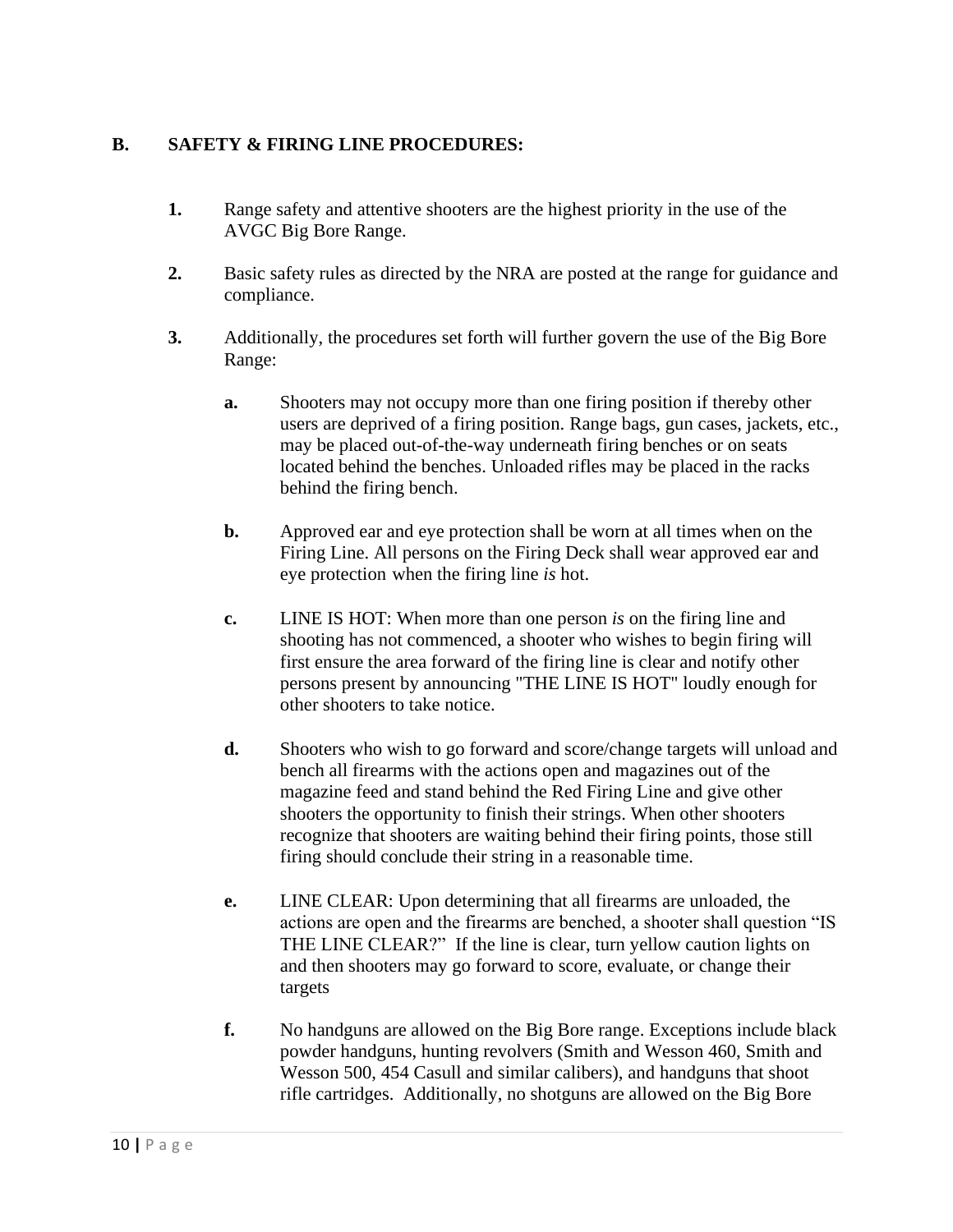range, except shotguns using slugs.

- **4.** WHILE PERSONS ARE FORWARD OF THE FIRING LINE, ALL PERSONS ON THE FIRING LINE WILL STAND BEHIND THE RED FIRING LINE AWAY FROM THE SHOOTING BENCHES AND FIREARMS. SHOOTERS ARRIVING WHILE OTHERS ARE DOWN RANGE SHALL REMAIN BEHIND THE RED LINE AND NOT HANDLE FIREARMS OR AMMUNITION UNTIL ALL SHOOTERS HAVE RETURNED FROM DOWN RANGE.
- **5.** HANDLING FIREARMS FOR ANY REASON WHATSOEVER IS ABSOLUTELY FORBIDDEN WHILE ANY PERSON IS FORWARD OF THE FIRING LINE. This means no scoping of targets, no cleaning or fixing of firearms. If, after a cease fire has been called and you wish to gather your gear to leave the firing line, you must do so before any person starts down range.

# **IV. INDOOR RANGE REGULATIONS**

#### PURPOSE:

This written directive is to ensure safety and uniformity in the administration and enforcement of rules for the Indoor Range as well as provide proper upkeep of the Indoor facility. All shooters must comply with the provisions of this directive.

REFERENCE: National Rifle Association Range Source Book and NRA Competition Regulations

ACCESS: AVGC members in good standing have access to the Indoor Range with the code to the touch keypad that has been issued to them. The code will be issued only after the member has attended an "Indoor Range Orientation".

HOURS OF USE: All members that have been officially issued the code to the touch keypad at the Indoor Range have access to the Indoor range 24 hours per day 7 days per week. All activity on the indoor range will be conducted so as to not conflict with any shoots that are scheduled or held on a regular basis.

# **A. SAFETY AND FIRING LINE PROCEDURES:**

- **1.** There will be absolutely nothing other than rim fire .22 caliber handguns and rifles or Air guns fired on the indoor range. Firearms that will fire only .22 caliber WMR, Long Rifle, Long or Short ammunition are approved for this range.
- **2.** No target or shooter shall be positioned in a manner that will cause the projectile to go anywhere other than into the bullet trap.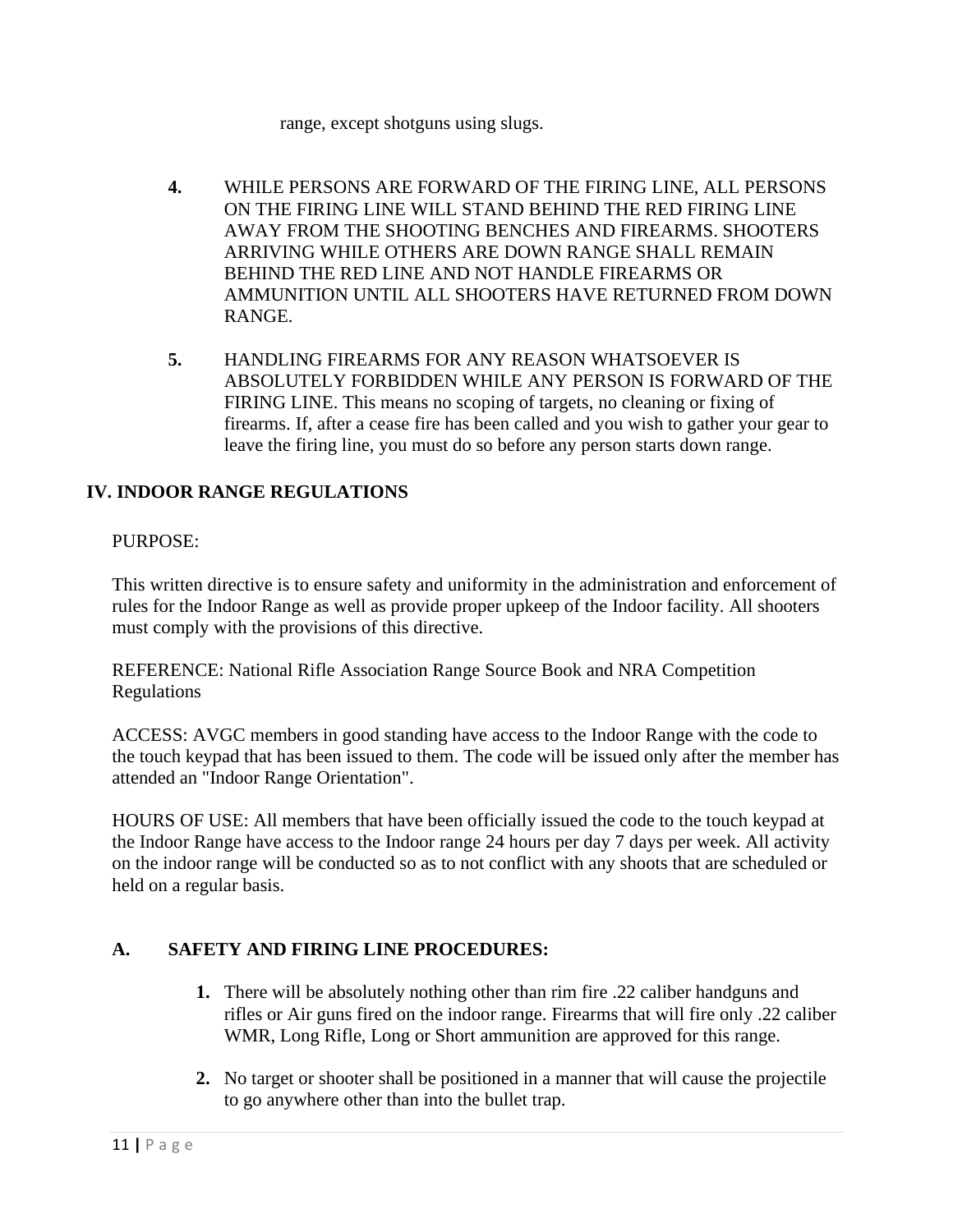- **3.** There shall be a specified "firing line" from which ALL shots will be fired.
- **4.** There shall be no handling of guns behind the firing line if there is any person on the firing line.
- **5.** There shall be no uncased guns on the tables behind the firing line. Uncased rifles shall be placed in the rifle rack, unloaded with magazines removed and actions open.
- **6.** At ALL times when a firearm is left on the firing line, it shall be cleared, and the action shall be left in the open position.
- **7.** Prior to firing a shot, the shooter will announce "The Line is Hot" and ensure that all others are aware and have their approved eye and ear protection on.
- **8.** When someone removes a gun from the firing line while others remain on the line, the gun will be cleared, opened, and handled in such a manner that will ensure everyone's safety. It will NEVER be pointed at anyone else.
- **9.** There is No Smoking anywhere inside the Indoor Range building.

#### **B. HOUSEKEEPING**

- **1.** All brass must be picked up and deposited into the container marked "brass only" and the floor must be dry squeegeed prior to departure from the building.
- **2.** Prior to departure, you must ensure that all powered equipment, e.g., fans, coolers, heaters, and lights are turned OFF.
- **3.** You must ensure there is no water left running, prior to departure including a stuck water valve in a toilet or urinal, as well as the outside water valve for the cooling system.
- **4.** If there are any damaged items in the building that require repair: e.g., malfunctioning target trolleys or shot up /damaged target clips that you cannot repair, then the Indoor Range Chair should be notified.
- **5.** All trash, boxes, paper etc. must be picked up and put into the appropriate container.
- **6.** All boxes, bags, chairs, and supports etc. that are used, must be neatly put away prior to departure.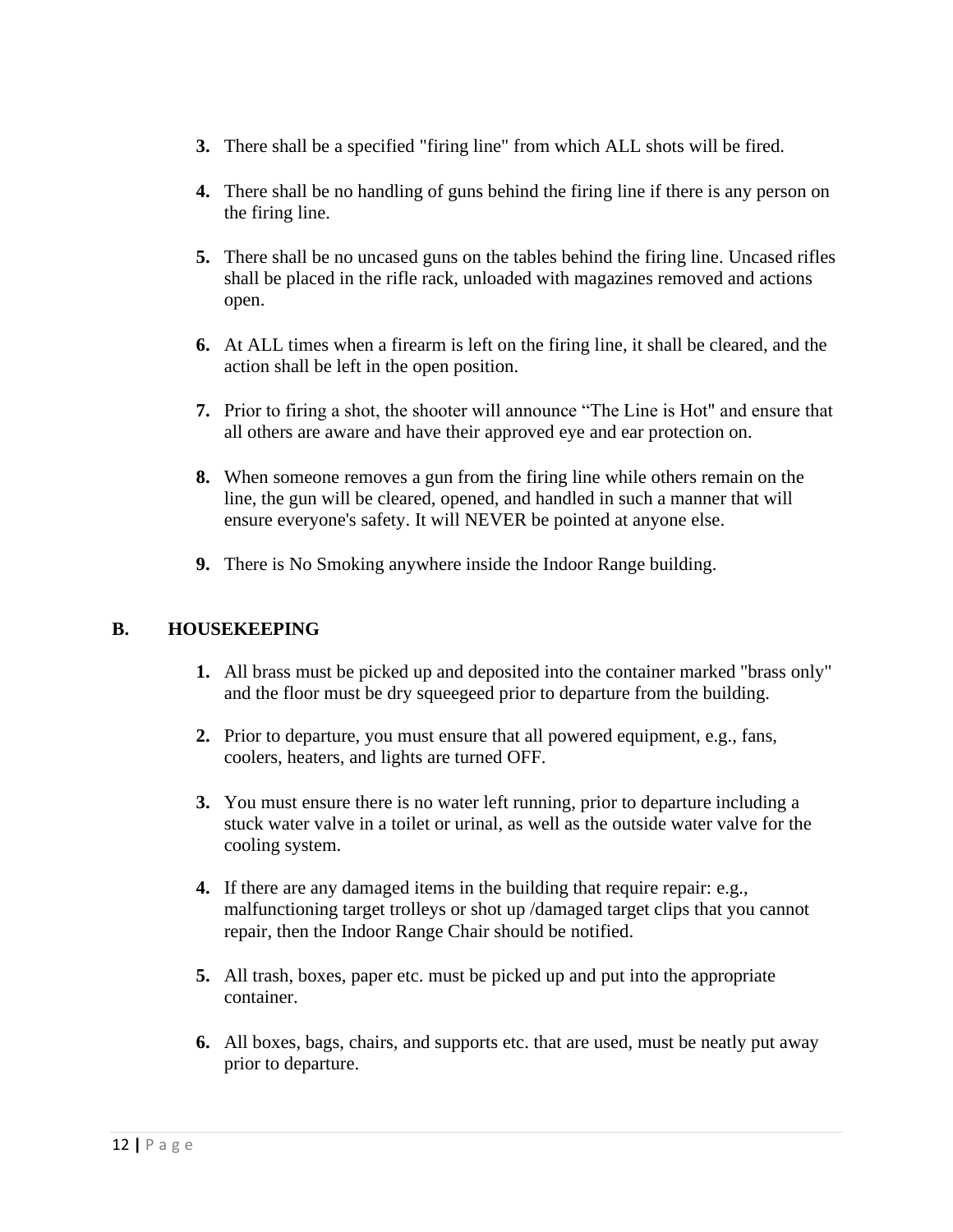- **7.** If there is any evidence of vandalism or damage to the facility upon your arrival notify the Indoor Range Chair.
- **8.** You must ensure that the door is locked upon your departure

# **C. TARGETS**

- **1.** Only paper targets identified as 50 foot and/or 8.5" by 11" targets will be used in the indoor range.
- **2.** These paper targets must be properly suspended from the "holders" that are attached to the "trolley" system. Targets cannot be larger than one side of the target hangars.
- **3.** Care should be exercised in moving the target trolley at a reasonable speed, so it does not hit either end of the cable with force.

# **V. TRAP RANGE SAFETY REGULATIONS**

PURPOSE: To provide for a safe place to shoot, a positive and family-oriented atmosphere, and encourage the traditions associated with Trap Shooting.

REFERENCE: Amateur Trap Association Rulebook

- **1.** All range users and shooters are personally responsible for range safety and safe shooting.
- **2.** All range users and shooters are responsible to immediately correct any unsafe condition.
- **3.** Immediately report any unsafe condition to a range chair or safety officer.
- **4.** All members who have been officially issued a trap range key have access to the trap range during normal shooting hours 7 day a week. Scheduled and calendared events have priority for range use.
- **5.** Shooters using the trap range throwers, using the upper range for hand thrown targets, and other approved targets can sign in on the trap range.
- **6.** All persons on the trap ranges shall wear approved ear and eye protection.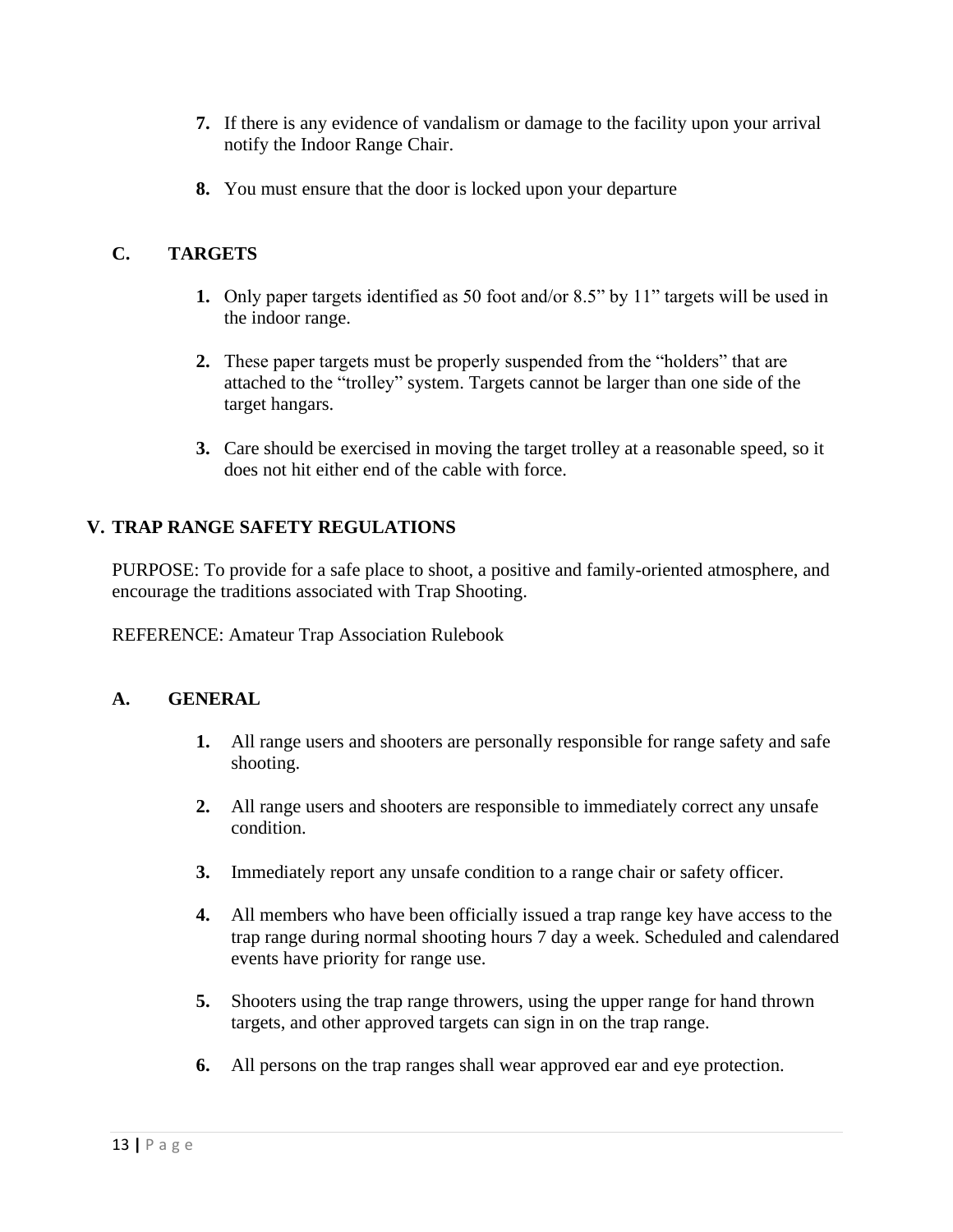- **7.** Do not point your gun at anyone at any time.
- **8.** Uncased guns shall be carried with their breech open and empty, and muzzles pointed in a safe direction.
- **9.** All guns shall have the action opened and contain no live or empty shells at any time, except when the shooter is on the shooting station.
- **10.** Shotguns shall only be loaded while on the shooting station and will be pointed towards the target area only.
- **11.** All shells either, live or fired, shall be removed before moving from one station to another.
- **12.** In singles and handicap shooting only one shell shall be placed in the gun at a time.
- **13.** In doubles and international wobble, two shells may be placed in the gun at a time and both shells live or fired shall be removed before moving from one station to another.
- **14.** All shooters when changing stations shall walk behind the other shooters, never in front of the shooters.
- **15.** Shooters shall in no manner interfere with other shooters by raising his/her gun to point or otherwise causing an observable distraction.
- **16.** All guns shall be equipped so as not to eject empty shells in a manner that causes a distraction to other shooters.
- **17.** Release type triggers are not permitted unless the person in charge is notified before the gun is used.
- **18.** Shells shall not be picked up from the ground until all shooting is completed.
- **19.** Break action guns may be closed when in a gun rack but shall not contain live or empty shells.
- **20.** While not prohibited, the practice of resting the muzzle of a shotgun on a shooter's toe is discouraged and not recommended.
- **21.** Test shots require clearance from the range chair or safety officer.
- **22.** Spectators are not allowed on the fields during shooting.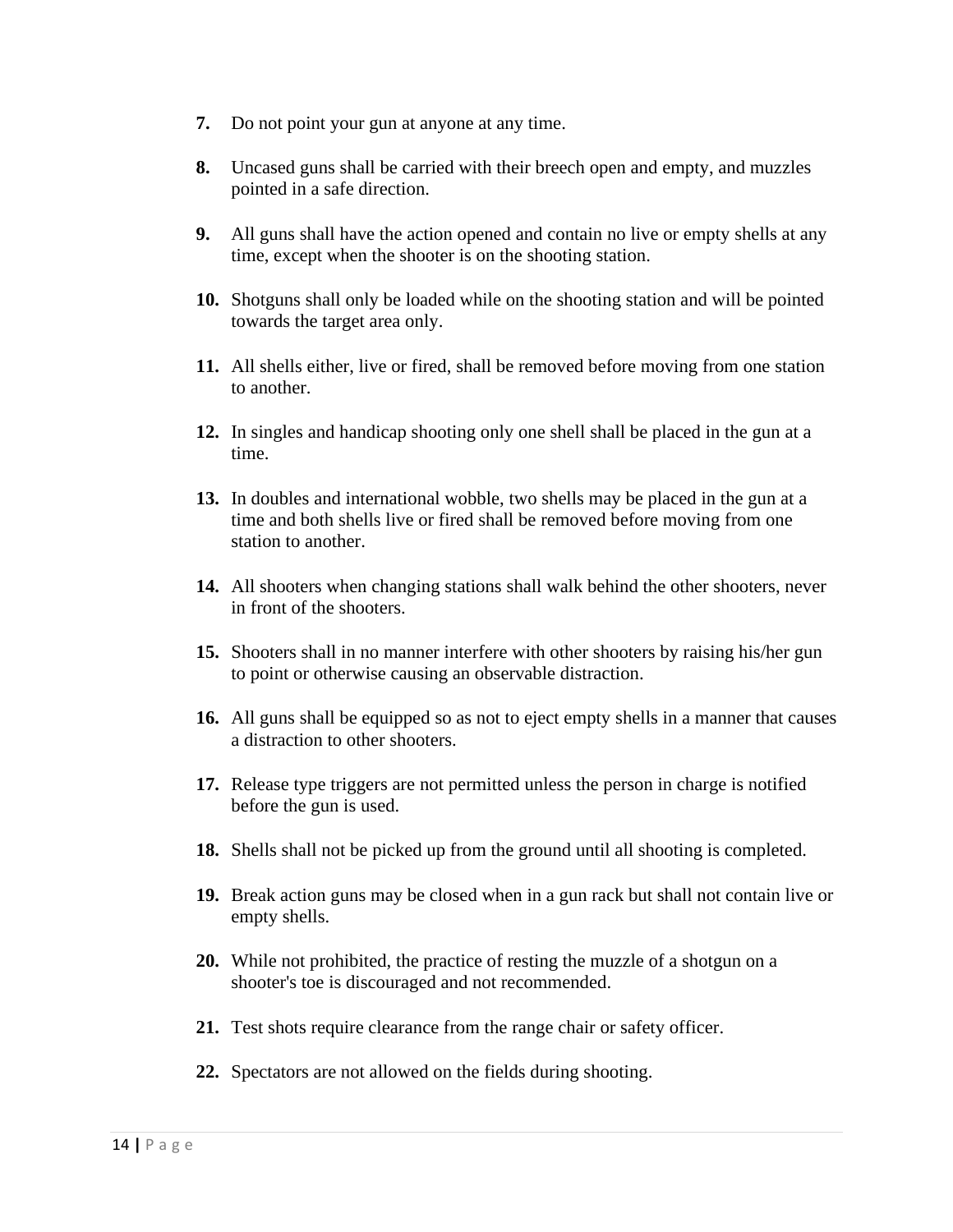- **23.** Except for handicapped persons, it is prohibited to shoot while seated or from a shooting cart.
- **24.** Hand throwers are to be used on the upper range only and not further forward than the 16-yard line and never forward of the firing position.
- **25.** Anyone may call a "cease fire" at any time if an unsafe condition occurs.
- **26.** When instructed to "cease fire" shooters will immediately stop shooting and unload their shotguns.
- **27.** No shooting at unauthorized targets.
- **28.** The range chair determines authorized targets.
- **29.** All shooting will be in authorized areas.
- **30.** Deposit all trash in containers and cigarette butts in appropriate receptacles.
- **31.** Respect others and their equipment.
- **32.** Pot shooting is allowed on the trap range with the following restrictions:
- **33.** Shooting is allowed:
	- a. Behind the trap house and back to the 27-yard line
	- b. From the upper range to the lower range between the 25 and 27-yard lines of the upper range North berm bank back to station 3.
	- c. Lower range to upper range between the trap house and the 27-yard line.
- **35.** Shooting not allowed:
	- a. Behind the North fence between the pistol range and the shotgun range
	- b. In front of the trap house
	- c. Beyond the 27-yard line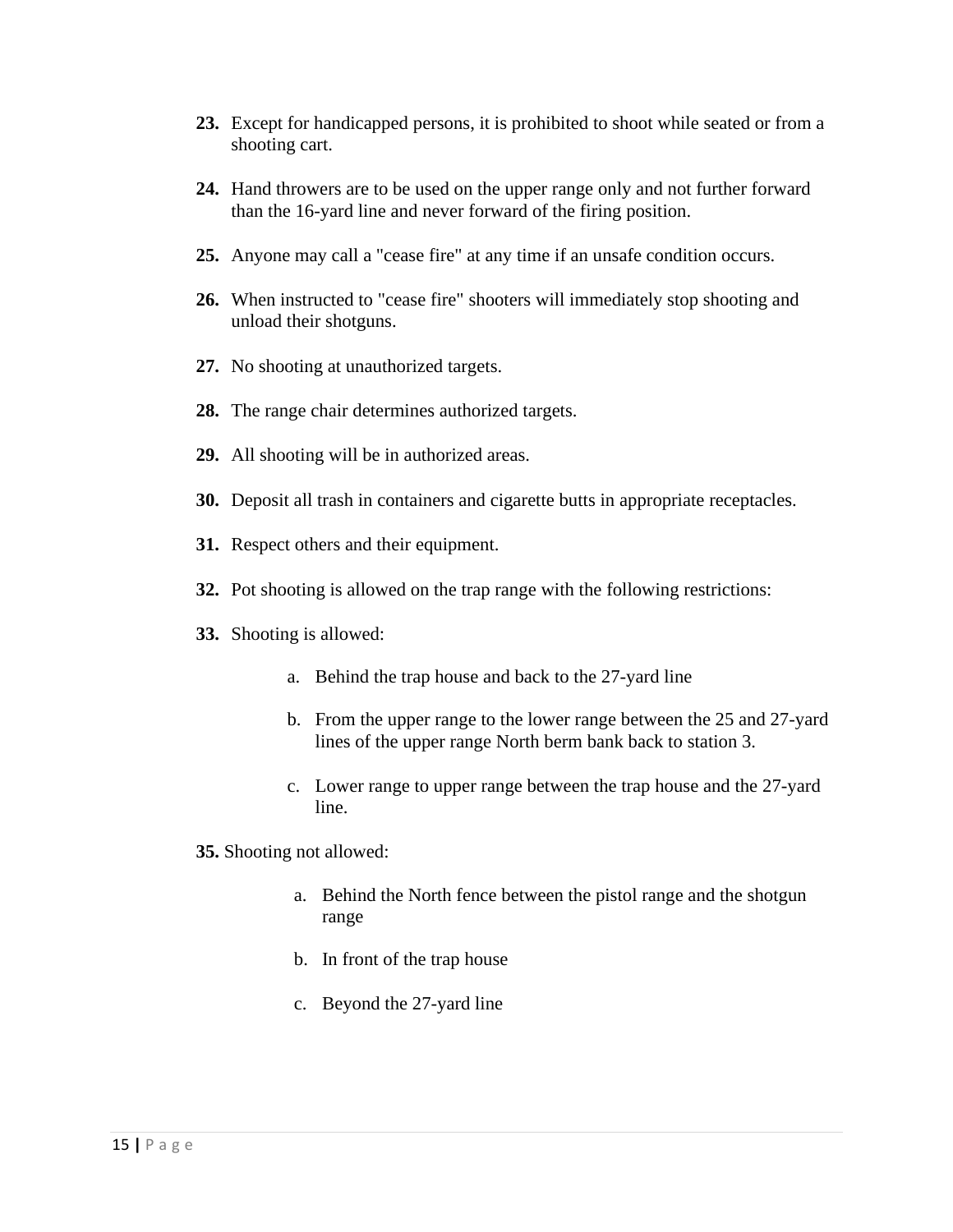#### **36.** Defensive Shotgun Shooting

- a. Defensive shooting is to take place on the south side of the upper trap house only.
- b. Shooting direction for defensive shotgun is down range only. No shooting into the south bank of the range.
- c. Defensive shotguns may be loaded to capacity for the gun. The twoshell limit applied to trap shooting does not apply to defensive shooting
- d. Defensive shooting may not commence while a calendared Trap event is taking place.

### **VI. ARCHERY RANGE REGULATIONS**

PURPOSE: Archery can be an enjoyable and rewarding sport when common safety practices are followed. It can also be very dangerous when those rules are not practiced.

REFERENCE: National Field Archery Association

- **1.** The archery practice range bag targets (the "butts" adjacent to the pavilion) are open to members and guests at all times, except when closed for special events.
- **2.** All children under the age of 16 shall be under the direct supervision of an adult at all times.
- 3. In the interest of safety, the 3D (Three Dimensional) archery course is to be opened and closed for bow shooting only by a trained range officer.
- **4.** When using the range, all shooting must be done from the stakes toward the target at the end of that particular lane.
- **5.** Never release an arrow when you cannot see where it will land; never "flight shoot" an arrow; never shoot straight up!
- **6.** Never shoot a broken arrow.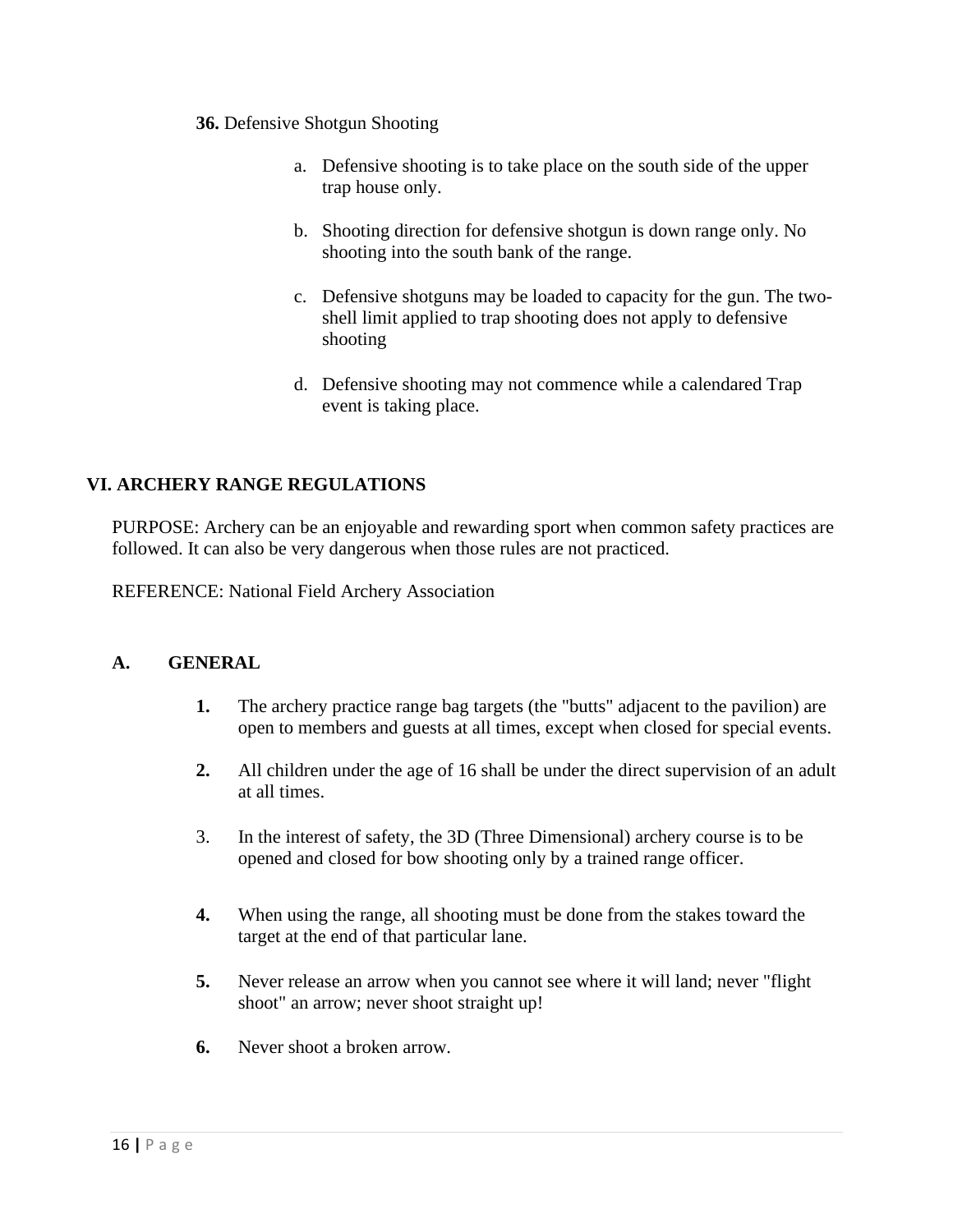- **7.** Never nock an arrow on the bowstring until you are in a shooting position- remember at all times that a bow and arrow is a deadly weapon.
- **8.** Shoot only arrows appropriately matched to the bow in use. Do not shoot wooden arrows from Compound Bows. The force may snap the lightweight arrow upon release causing injury to the shooter or bystanders. Never release any bow without an arrow, as damage can occur to the limbs, tip, string or person.
- **9.** When going behind target butts to look for arrows, rest your bow on the target face to advise those coming up to shoot that someone is behind the target. If a bow is on the target face, do not shoot until the target is clear.
- **10.** Do not stand directly behind any person pulling arrows from any target as an unintentional injury may result. All arrows found on the course must be returned to the "lost arrow" basket to be claimed only by the rightful owner.
- **11.** Do not clutter up the range with trash, however small it may be; pick up the trash you find and dispose of it in the provided trash cans.
- **12.** Smoking is strictly prohibited on the archery ranges.
- **13.** Never touch another archer's bow or any equipment without the permission of the owner.
- **14.** Protect your sport by being careful and sure of your target when you shoot.
- **15.** In the interest of safety, members and guests should always walk the course in the direction of arrows, to and from the targets.
- **16.** Firearms are prohibited on the archery range unless authorized by the Board of Directors.
- **17.** Crossbows may be used at designated practice butts and at any time in accordance with the safety rules. Cock and load the bolt just prior to each shot.
- **18.** Prior to any archer going down range, the range must be called "Cold," bows and arrows must be grounded, the safety cone should be placed in the center of the range ahead of the firing line. Prior to commencing firing, archers shall ensure that the range is clear, and only then shall the range be declared "Hot."
- **19.** The standard range commands during a shooting event where the range chair is present, or his designated representative are as follows:
	- **a.** The range shall be declared "Hot" as noted above in paragraph 17. No immediate action is taken by the archers.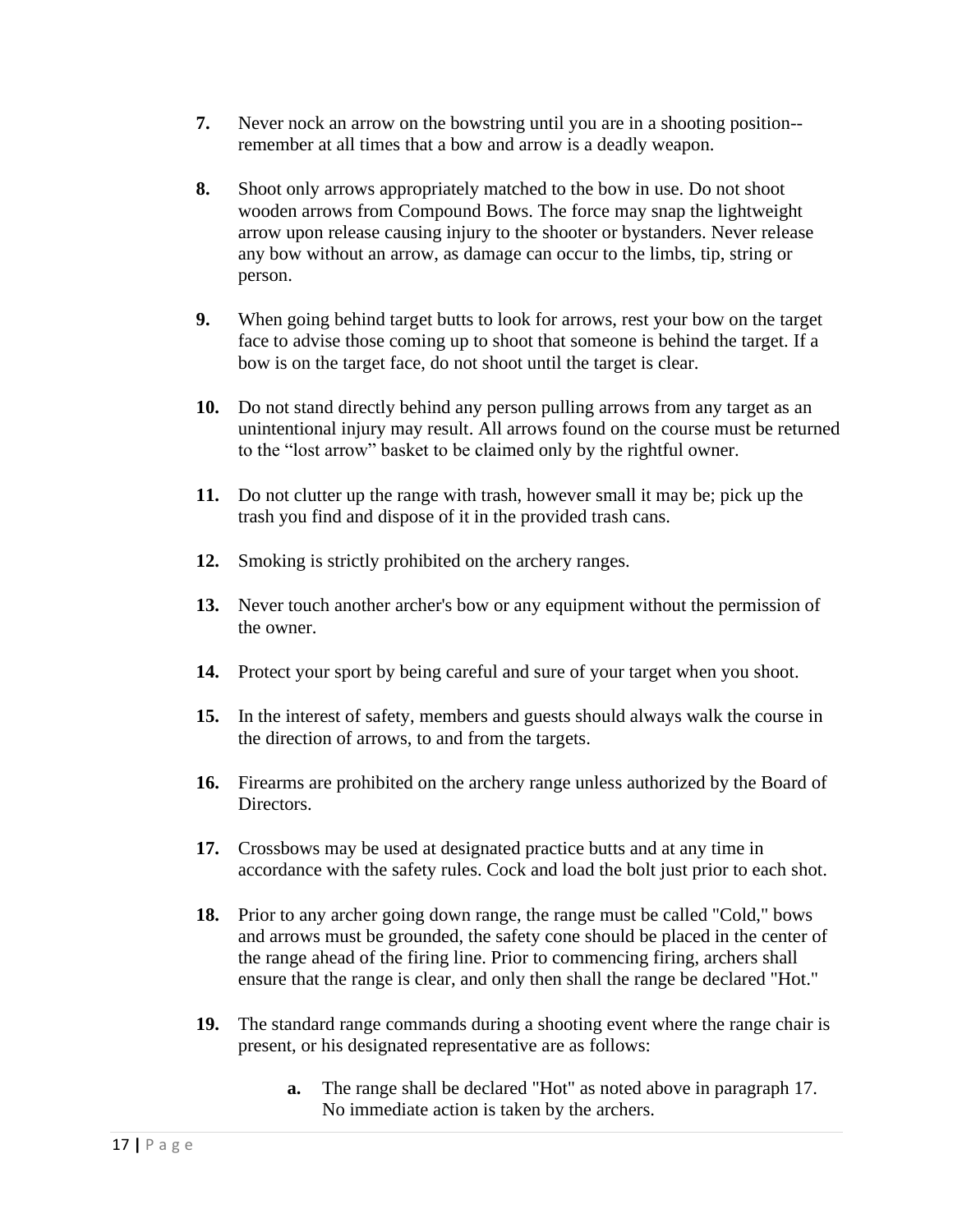- **b.** Two blasts from a whistle and/or the verbal command "Archers to the shooting line": Archers will move forward and straddle the shooting line.
- **c.** One blast from a whistle and/or the verbal command "Begin Shooting": Archers may now handle arrows and begin shooting at their target. Once an archer has completed shooting the arrows for this round, he/she should move back behind the shooting line and ground the bow.
- **d.** When all archers have completed shooting this round and have stepped behind the shooting line, the range shall be declared "Cold" followed by three blasts from a whistle and/or the verbal command "You may move forward and retrieve your arrows."
- **e.** At any time during the shooting process, if a series of four or more blasts are heard from a whistle, and/or the verbal command "Cease Fire," immediately cease all shooting activities, return any un-shot arrow to your quiver or holder, and move behind the shooting line until the range is declared safe at which time the range can once again be declared "Hot" as noted above.
- **20.** No "Broadhead and Blunt" tipped arrows are allowed on the range. Only "target" or "field tipped arrows are to be used on the range targets

# BE CAREFUL – GOOD SHOOTING!

# **VII. MUZZLELOADER REGULATIONS**

PURPOSE: The safety of personnel and spectators requires strict self-discipline and the constant attention of everyone present to the careful handling of firearms at all times; on and off the firing line and when moving about the range area. Wherever such attention is lacking, it is the duty of range officers and other range members to enforce the range rules. It is the duty of all members to assist in such enforcement.

REFERENCE: National Muzzle Loading Rifle Association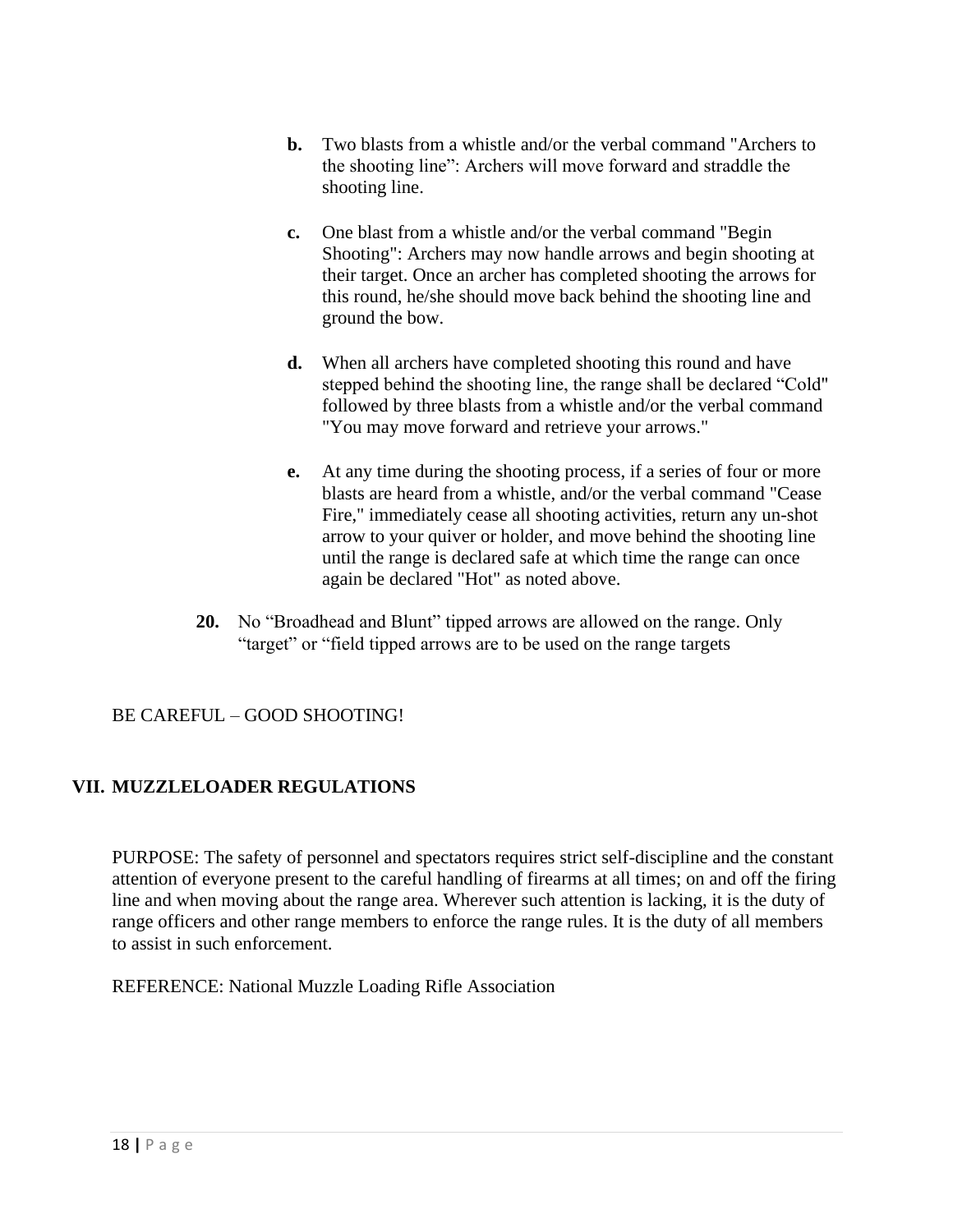- **1.** Under no circumstances shall firing commence or continue on a Range where an unsafe condition exists.
- **2.** Smoking *- ABSOLUTELY NO SMOKING AROUND BLACK POWDER.*
- **3.** Pan firings, caps and fouling shots shall be discharged down range at the direction of the Range Officer.
- **4.** Blowing down the barrel is prohibited, except via an offset blow tube. Firearms shall be pointed up or downrange at all times. ALL firearms are to be considered loaded.
- **5.** Unloaded Firearms Firearms will not be capped, primed or loaded until the command "COMMENCE LOADING AND FIRING" has been given. Firearms shall be capped and primed only when the shooter is on the firing line facing the target. All loaded chambers of a revolver shall be capped prior to firing.
- **6.** If shooters wish to go forward to score/change targets, all primitive muzzle loading firearms shall be placed in a rifle rack in the halfcocked position, with all firing caps away from the firing nipple. Modern inline firearms shall have their safety on. This procedure should also be followed for an emergency "Cease Fire", keeping in mind that there is a loaded firearm on the firing line that cannot be easily unloaded.
- **7.** Powder Horns and Flasks Never load directly from the flask or powder horn. Always use a powder measure. Loading from the flask or powder horn after shooting the firearm could result in blowing up the powder stored in it, possibly killing the shooter and/or injuring bystanders.
- **8.** Loaded Firearms A firearm that has a charge in the chamber, barrel or cylinder shall be considered loaded. All firearms shall be carried to and from the firing line with the muzzles in a vertical position. Once on the firing line, all loaded firearms shall be pointed in the direction of the targets at all times.
- **9.** Cease Firing Any person will immediately command "CEASE FIRING" if any incident occurs which indicates the possibility of injury or property damage should firing continue. In all other cases, the command will originate with the Chief Range Officer.
- **10.** Clearing Misfires When available the Range Officer must be notified immediately and before the clearing, "breaching" or "pulling" of a bore, barrel, projectile or charge may be attempted. Extreme caution must be used, including reasonable care to inform, but not disturb, neighboring shooters